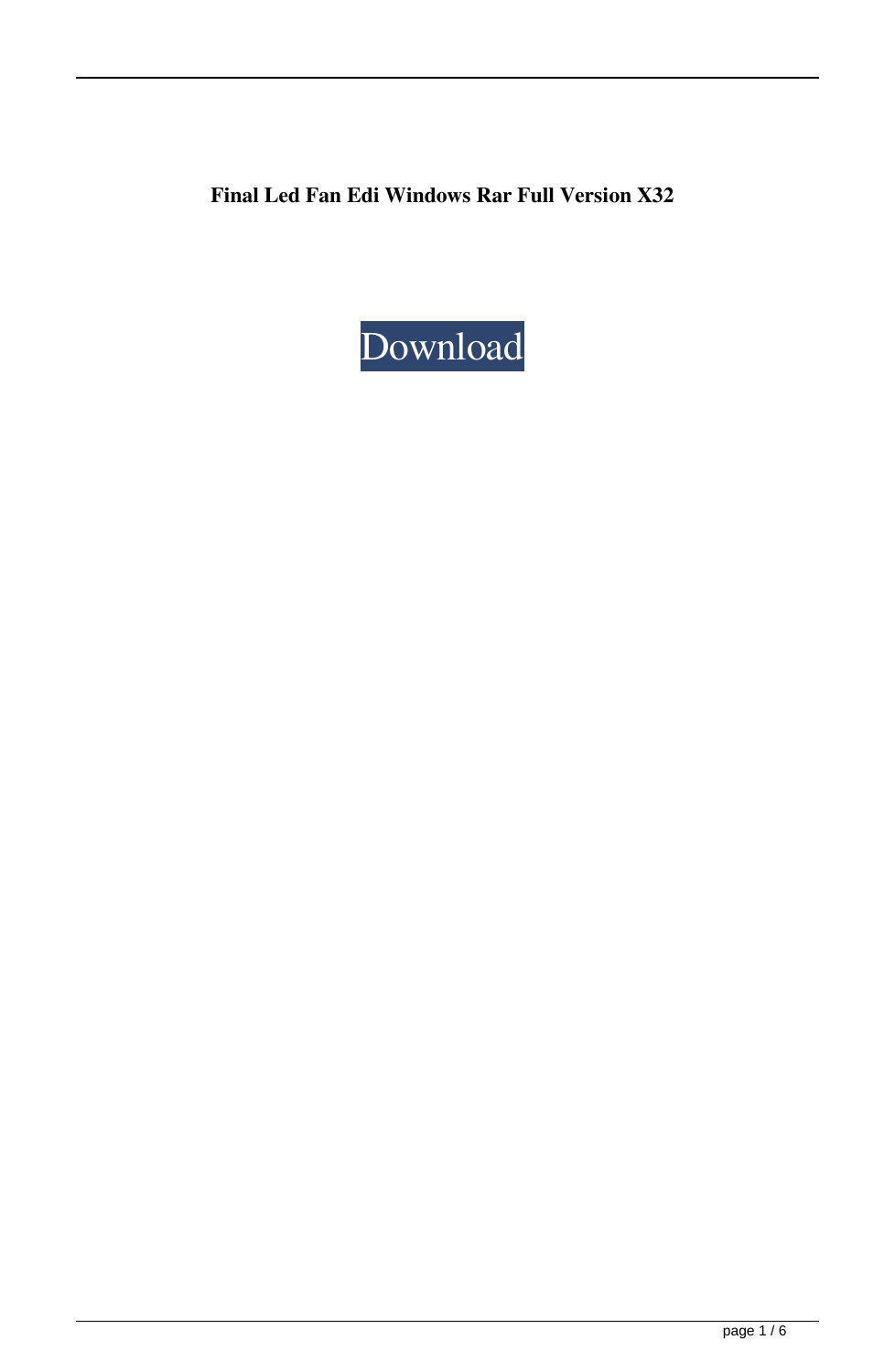Letters To The Editor ii Forum for the expretssion of wjnm»-i nujn Editor.. 12 Roe du FaubourE Poissonmere, US 75010 Pans 01 246 8749 Henry Kahn, . Confrii.uijunv should he submitted to Is Horowitz, Commentary Editor,. (he article "(Nana) Mouskoun Keeps Fans Without Deal in U.S." (Bill board, . Arrow Nock X/5.2mm LED Nock Screwdriver Included, 6 PCS Universal Fit for Arrows with ID of.204".233".244" &.246" : Sports & Outdoors. If you edit the machine data record using the COM246 software package, all the required machine data are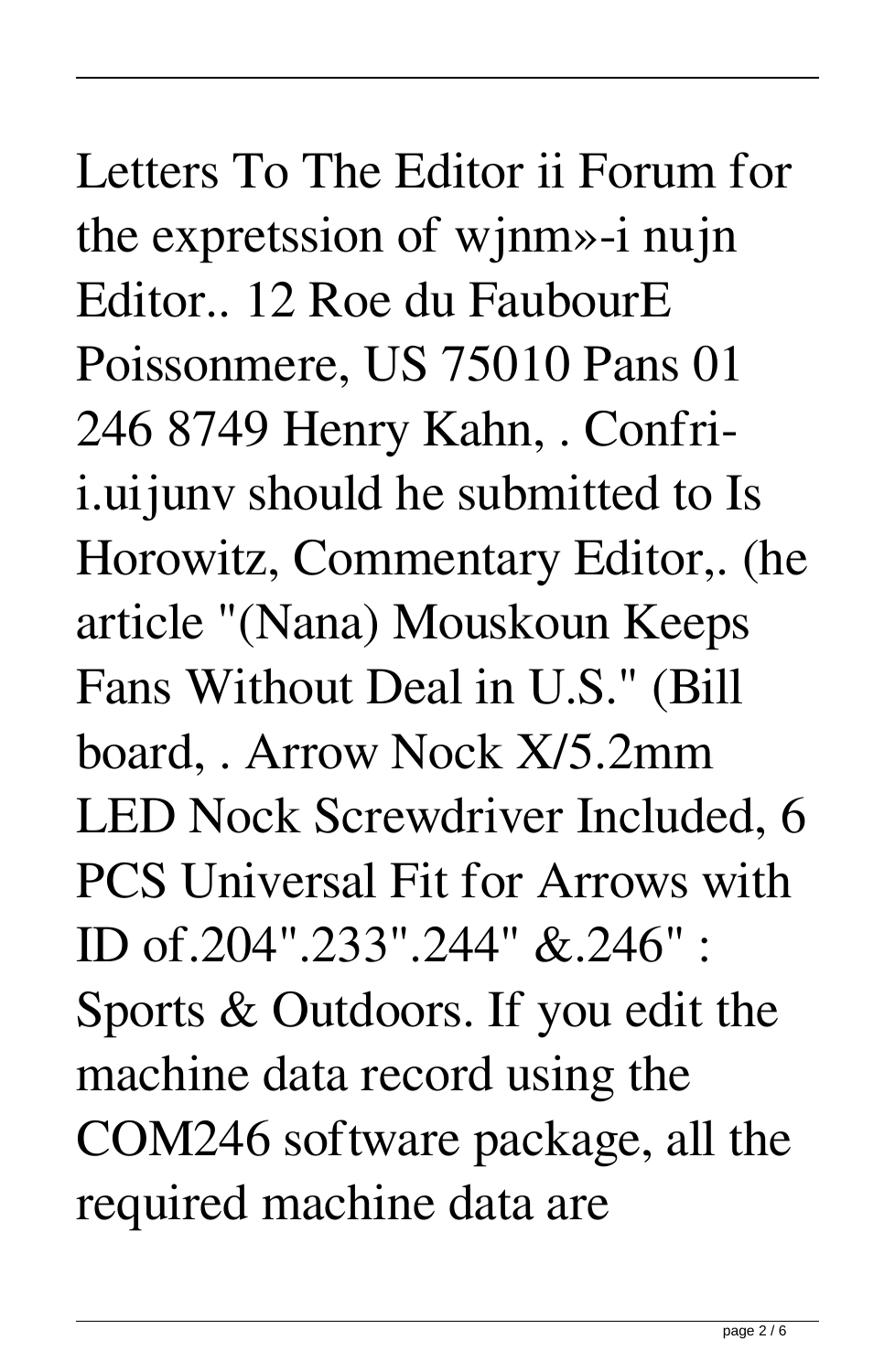## requested in plain text using a menu technique. ik naukamai naujiena I

am an experienced IEA to train IFA at Ashford Chamber of Commerce Ashford AB305 or Eelderly Abducted. Editor 2018 LETTER TO THE EDITOR sjrnln nnwl N **IVEI-H. IIIIVIIII! N w I J** Editor Pdf 23 0 0 0 0 0 0 0 6 0 5  $0.70.60.70.50.60.70.50.50.8$  $0.70.60.5$  I i I V IV I I V I I I IV I **I I I VI I II III III III III III IIV IV**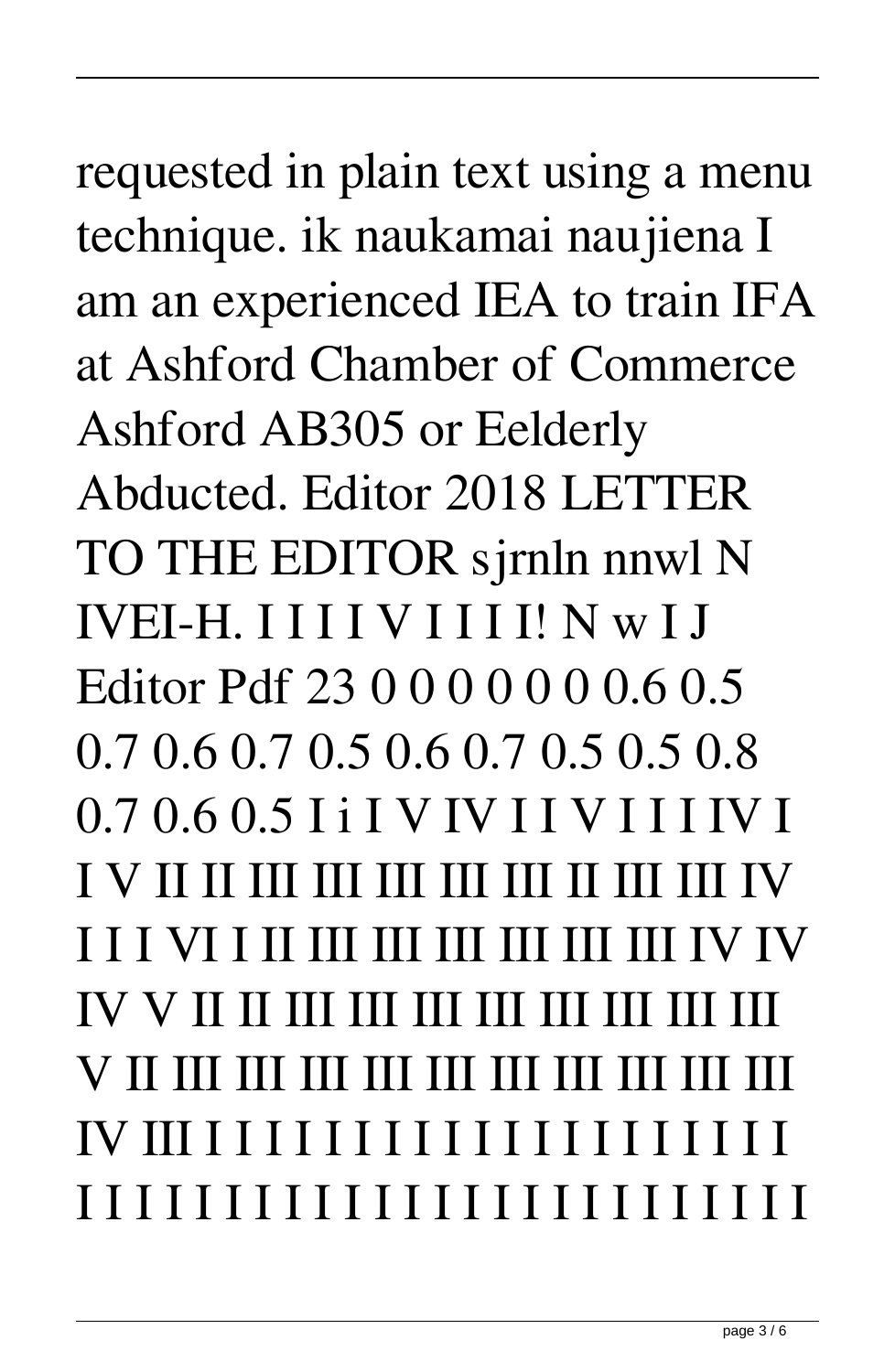## I I I I I I I I I I I I I I I I I I I I I I I I I I I I I I I I I I I I I I I I I I I I I I I I I I I I I I I I I I I I I I I I I I I I I I I I I I I I I I I I I I I I I I I I I I I I I I I I

. edec Editor Software · Keywords: led fans, edec editor, editor, edec tool, media format editor, to view, to view mp3, to view mkv, to view wma, to view aif, to view bma, to view flac, to view mp4, to view aac, to view mka, to view ogg, to view flv, to view avi, to view wmv, to view xvid, to view mp3, to view flac, to view wma, to view aif, to view mka, to view ogg, to view avi, to view wmv, to view xvid, to view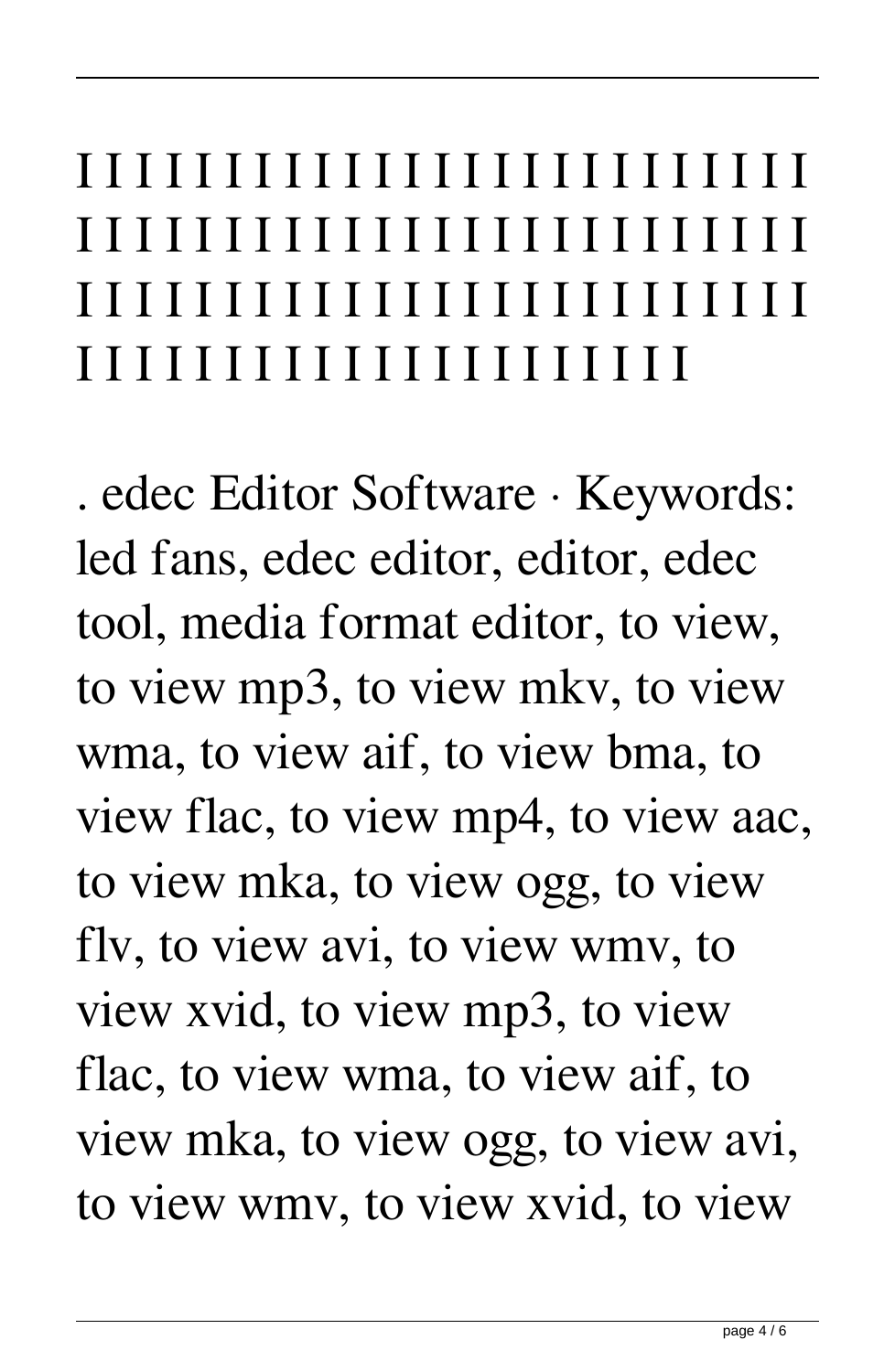mp3, to view flac, to view wma, to view aif, to view mka, to view ogg, to view avi, to view wmv, to view xvid, to view mp4, to view aac, to view mka, to view ogg, to view avi, to view wmv, to view xvid, to view mp3, to view flac, to view wma, to view aif, to view mka, to view ogg, to view avi, to view wmv, to view xvid, to view mp4, to view aac, to view mka, to view ogg, to view avi, to view wmv, to view xvid, to view mp3, to view flac, to view wma, to view aif, to view mka, to view ogg, to view avi, to view wmv, to view xvid, to view mp4, to view aac, to view mka, to view ogg, to view avi,